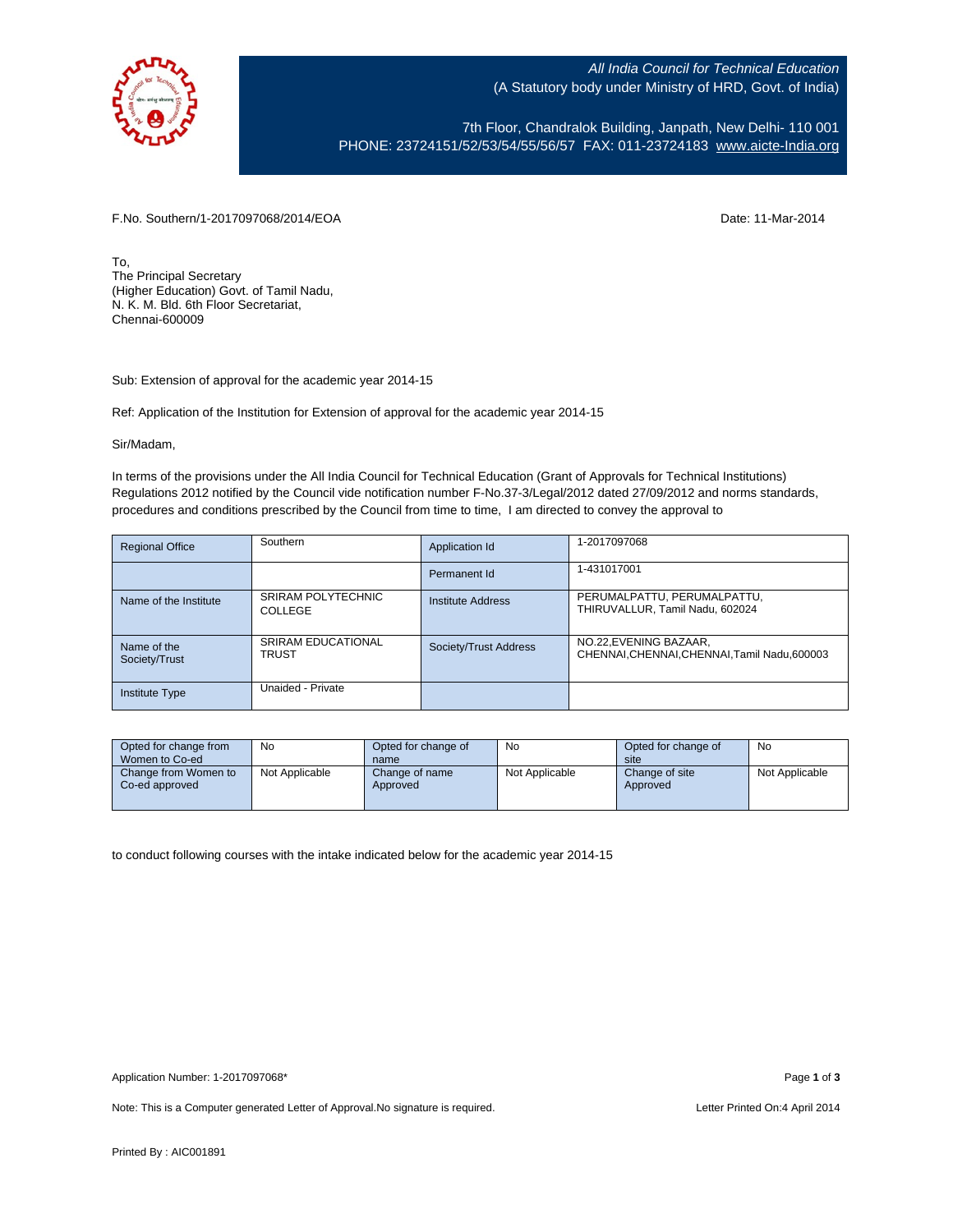

## All India Council for Technical Education (A Statutory body under Ministry of HRD, Govt. of India)

7th Floor, Chandralok Building, Janpath, New Delhi- 110 001 PHONE: 23724151/52/53/54/55/56/57 FAX: 011-23724183 [www.aicte-India.org](http://www.aicte-india.org/)

| Application Id: 1-2017097068                          |           | Course         |                                                                                  | <b>Affiliating Body</b>    |                                                          |                |                              |                     |                     |
|-------------------------------------------------------|-----------|----------------|----------------------------------------------------------------------------------|----------------------------|----------------------------------------------------------|----------------|------------------------------|---------------------|---------------------|
| Program                                               | Shift     | Level          | Full/Part Time                                                                   |                            |                                                          | Intake 2013-14 | Intake Approved for<br>14-15 | NRI Approval status | PIO Approval status |
| <b>ENGINEERING</b><br><b>AND</b><br><b>TECHNOLOGY</b> | 1st Shift | <b>DIPLOMA</b> | <b>AUTOMOBILE</b><br><b>ENGINEERING</b>                                          | <b>FULL</b><br><b>TIME</b> | Directorate of<br>Technical Education,<br>Chennai        | 60             | 60                           | No                  | No                  |
| <b>ENGINEERING</b><br><b>AND</b><br><b>TECHNOLOGY</b> | 1st Shift | <b>DIPLOMA</b> | <b>CIVIL</b><br><b>ENGINEERING</b>                                               | <b>FULL</b><br><b>TIME</b> | Directorate of<br>Technical Education,<br>Chennai        | 60             | 60                           | <b>No</b>           | <b>No</b>           |
| <b>ENGINEERING</b><br><b>AND</b><br><b>TECHNOLOGY</b> | 1st Shift | <b>DIPLOMA</b> | <b>COMPUTER</b><br><b>ENGINEERING</b>                                            | <b>FULL</b><br><b>TIME</b> | Directorate of<br>Technical Education,<br>Chennai        | 60             | 60                           | <b>No</b>           | <b>No</b>           |
| <b>ENGINEERING</b><br><b>AND</b><br><b>TECHNOLOGY</b> | 1st Shift | <b>DIPLOMA</b> | <b>ELECTRICAL AND</b><br><b>ELECTRONICS</b><br><b>ENGINEERING</b>                | <b>FULL</b><br><b>TIME</b> | Directorate of<br>Technical Education,<br>Chennai        | 90             | 90                           | No                  | No                  |
| <b>ENGINEERING</b><br><b>AND</b><br><b>TECHNOLOGY</b> | 1st Shift | <b>DIPLOMA</b> | <b>ELECTRONICS</b><br><b>AND</b><br><b>COMMUNICATION</b><br><b>S ENGINEERING</b> | <b>FULL</b><br><b>TIME</b> | Directorate of<br><b>Technical Education,</b><br>Chennai | 90             | 90                           | <b>No</b>           | No                  |
| <b>ENGINEERING</b><br><b>AND</b><br><b>TECHNOLOGY</b> | 1st Shift | <b>DIPLOMA</b> | <b>INSTRUMENTATI</b><br>ON AND<br>CONTROL<br><b>ENGINEERING</b>                  | <b>FULL</b><br><b>TIME</b> | Directorate of<br>Technical Education,<br>Chennai        | 30             | 30                           | <b>No</b>           | <b>No</b>           |
| <b>ENGINEERING</b><br><b>AND</b><br><b>TECHNOLOGY</b> | 1st Shift | <b>DIPLOMA</b> | <b>MECHANICAL</b><br><b>ENGINEERING</b>                                          | <b>FULL</b><br><b>TIME</b> | Directorate of<br>Technical Education,<br>Chennai        | 120            | 120                          | <b>No</b>           | <b>No</b>           |

• Validity of the course details may be verified at www.aicte-india.org>departments>approvals

The above mentioned approval is subject to the condition that SRIRAM POLYTECHNIC COLLEGE shall follow and adhere to the Regulations, guidelines and directions issued by AICTE from time to time and the undertaking / affidavit given by the institution along with the application submitted by the institution on portal.

In case of any differences in content in this Computer generated Extension of Approval Letter, the content/information as approved

Application Number: 1-2017097068\* Page **2** of **3**

Note: This is a Computer generated Letter of Approval.No signature is required. <br>
Note: This is a Computer generated Letter of Approval.No signature is required.

Printed By : AIC001891